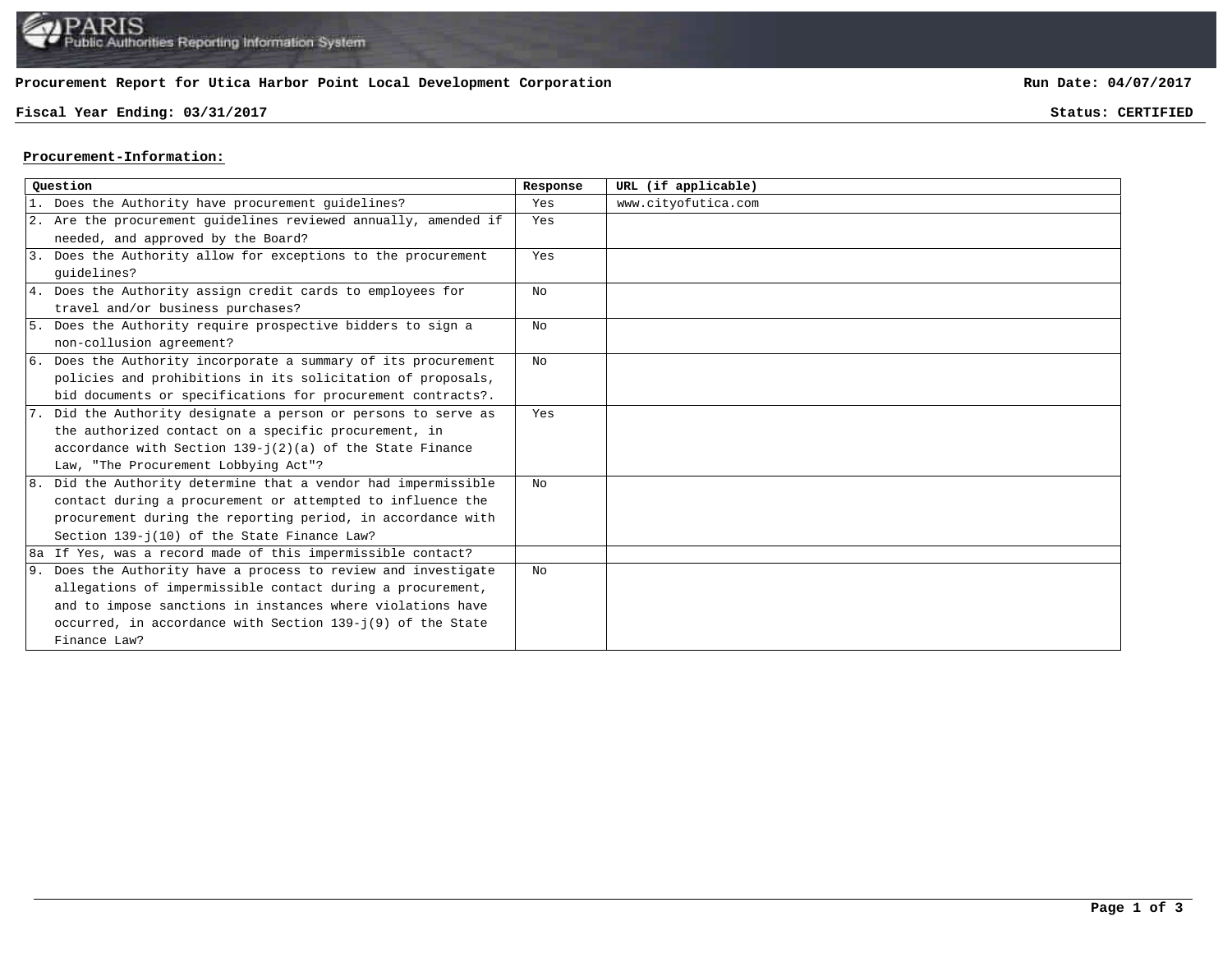## **Procurement Report for Utica Harbor Point Local Development Corporation**

**Run Date: 04/07/2017**

**Fiscal Year Ending: 03/31/2017 Status: CERTIFIED**

**Procurement Transactions Listing:**

This Authority has indicated that it has no Procurement Transactions for the reporting period.